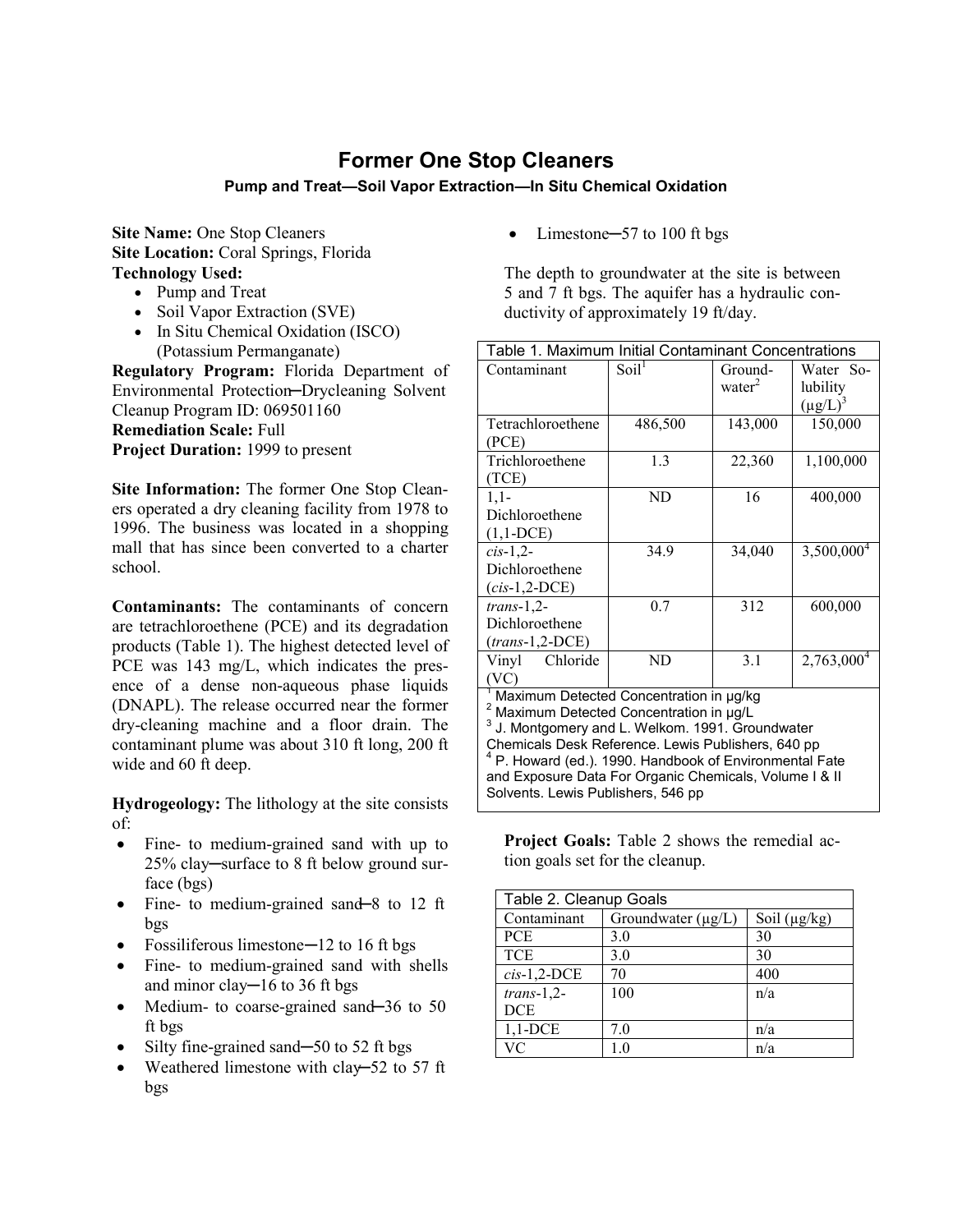**Cleanup Approach:** Soil vapor extraction was selected for the thin vadose zone. Because of the shallow water table, horizontal wells were installed. Two 4-inch diameter, schedule 40 PVC SVE wells of 15 and 25 ft in length were installed at a depth of 2 ft beneath the building's floor slab. The location of the source area was determined by information obtained from directpush vertical profiling of the subsurface below the building slab. Extracted vapors were treated in a 2,000 pound granular activated carbon vessel.

Pump and treat was selected for initial hydraulic containment of the contaminant plume. The groundwater pump and treat system initially used six wells and low-profile air strippers and came online in October 2001. An ISCO extraction/treatment/injection system added 14 more 4-inch-diameter wells. Depths of these wells ranged from 15 to 60 ft bgs with 10- to 50-ftlong well screens. Two additional injection wells were installed with screened intervals of 15 to 69 ft bgs and 15 to 80 ft bgs. Sampling from multi-port monitoring wells and low-flow sampling in the longer screened intervals provided information on the progress being made with the injection.

The injection of oxidant was done in two phases. During the first phase, which lasted approximately three months (February 28 to June 6, 2002), a total of 42,440 pounds of potassium permanganate (concentration of about 4800 to 7300 mg/L) was injected into the subsurface. Because of information from the monitoring well network, a 4-inch-diameter lateral injection well was installed to a depth of 50 ft bgs prior to the Phase II injection. The length of the well was 245 ft with 50 ft of screen. The second phase used three wells — the lateral injection well, one of the lateral vapor wells, and a recovery well. Over approximately one month (April to May 2003), 18,200 pounds of potassium permanganate were injected in the subsurface at concentrations ranging from about 6,100 to 7,800 mg/L. In addition, approximately 4,360 pounds of potassium permanganate was injected during the previous ISCO pilot study.

During the injection process, manganese dioxide fouling of the injection wells required redevelopment of the affected wells. Since the reaction products involved in the destruction of the contaminant include the formation of manganese dioxide, it can be anticipated that there may be clogging in highly contaminated wells at the site. Another operational problem that had to be dealt with was the high concentration of calcium carbonate and bicarbonate in the groundwater, which resulted in scaling in the air stripper, air stripper totalizer, and injection wells. The scaling has generally been addressed by periodic application of muriatic acid.

As of November 2011, the state reports remedial investigation costs of \$211,711, design and implementation costs of \$1,071,531, and operation and maintenance costs of \$971,877.

**Project Results:** From October 2001 through July 2005, the pump and treat system had processed 39.5 million gallons of water and recovered an estimated 217 pounds of VOCs. However, excessive calcium carbonate fouling resulted in the deactivation of the pump and treat system in July 2005. The system was removed in July 2011.

The estimated total mass recovered by the SVE system from October 2001 to April 2011 is 75.3 pounds. The calculated mass recovery rate, based on the analytical results, was 0.0104 pounds per day. The SVE system, which has been operating as a vapor mitigation system since the 2009 upgrade, is still operating and continues to recover small amounts of contaminants.

Contaminant concentrations in source area monitoring wells have dropped from total VOC concentrations of near  $200,000 \mu g/L$  to less than 10 µg/L in most monitoring well samples. High PCE groundwater concentrations indicative of DNAPL remain present in a part of the source area, particularly at depths of 11 and 50 ft bgs. These high levels appear to be isolated laterally around the area directly underneath the former